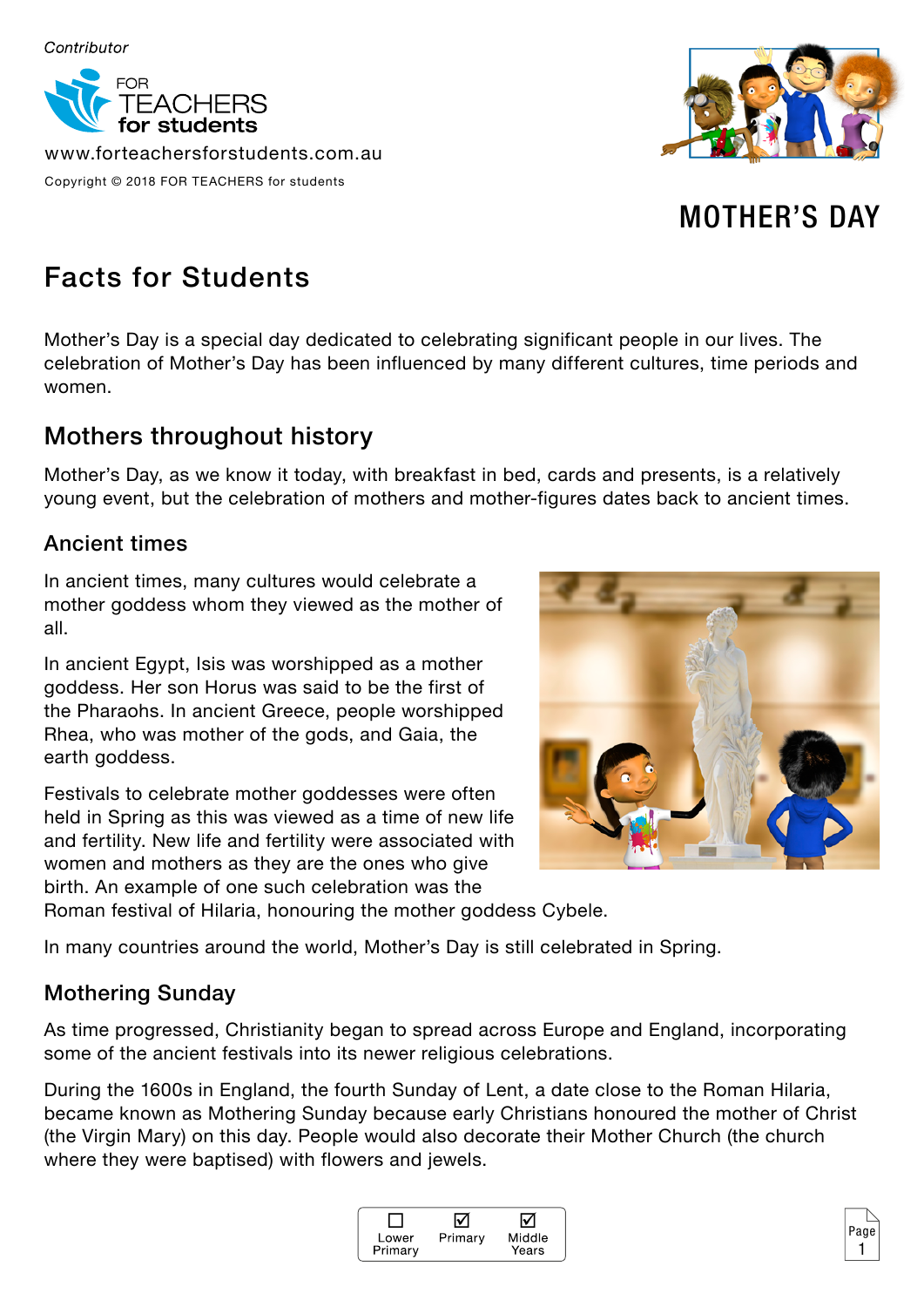

www.forteachersforstudents.com.au Copyright © 2018 FOR TEACHERS for students



# MOTHER'S DAY

2

Soon, the Mothering Sunday celebration began to include the celebration of actual mothers. On this day, maids and servants were allowed to travel back home to visit their mothers. Traditionally they would bake a simnel cake, filled with spices and fruit, to take home to her. Families would feast and give small presents to their mothers.

## The origins of Mother's Day

Mother's Day, as we know it today, began in North America and was pioneered by two women: Julia Ward Howe and later, Anna Jarvis.

Julia Ward Howe's quest to create a holiday dedicated to mothers and peace began in 1870, a time of civil war in North America. Howe wanted mothers to come together to stop their sons from fighting against each other. However, Howe's version of Mother's Day only lasted a few years.

In 1908, Anna Jarvis campaigned for an official Mother's Day. Jarvis succeeded and was also responsible for making the white carnation (her mother's favourite flower) a popular choice for giving on this day.

Jarvis believed so strongly in Mother's Day that she even left her job to commit herself to having it recognised throughout the United States. Her hard work paid off in 1914 when Mother's Day was finally recognised nationally, with an official celebration date of the second Sunday in May.

Mother's Day soon became commercialised (used to make money) with card sellers and florists promoting their products as essential to Mother's Day. Jarvis disagreed with this and was even arrested for protesting against the sale of flowers at a Mother's Day event. She felt as though people had taken her pure holiday and were greedily trying to profit from it. Despite this, by the time of her death, Mother's Day was being celebrated in over forty countries. Today, Mother's Day is celebrated in over seventy nations around the world.



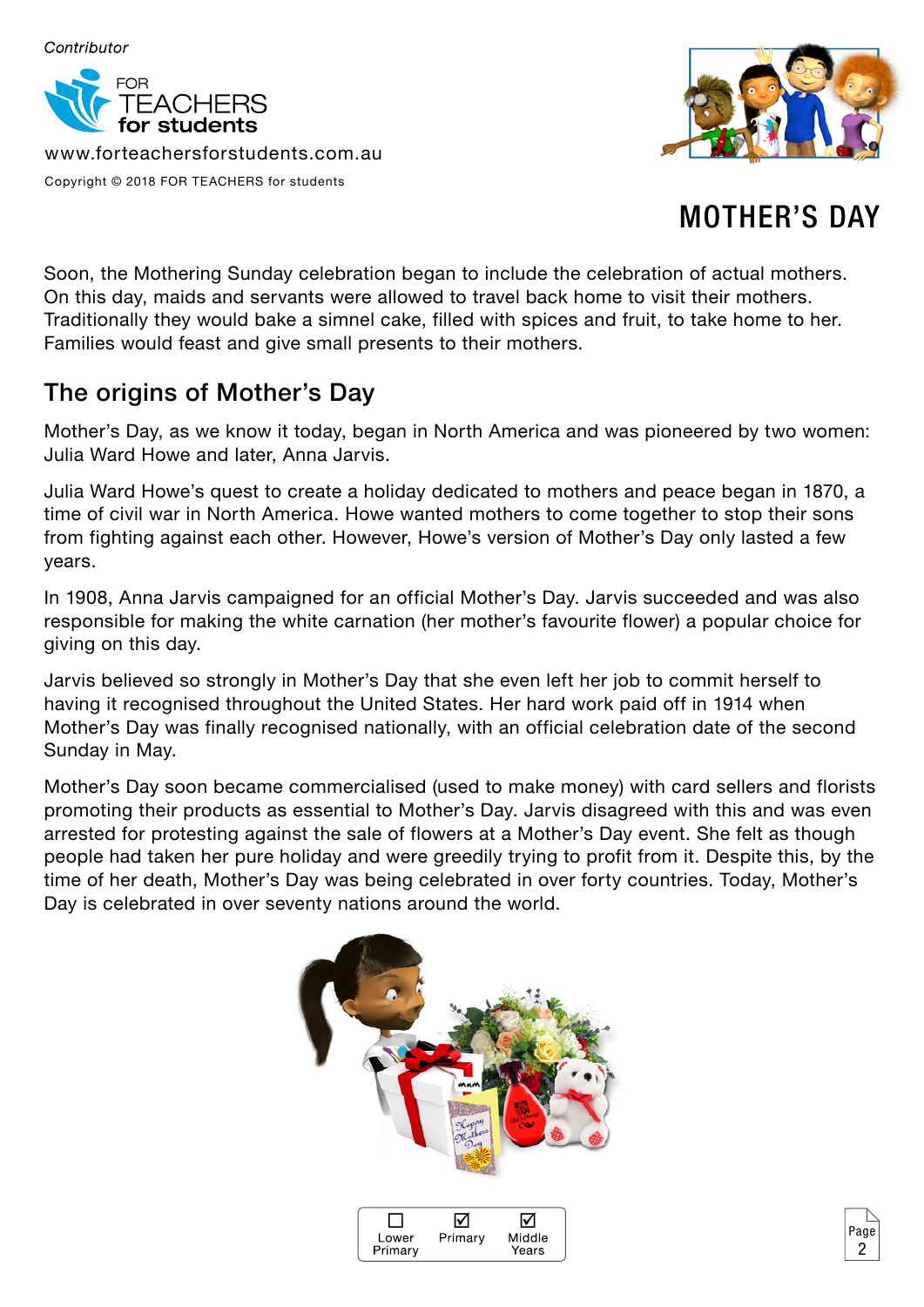

www.forteachersforstudents.com.au Copyright © 2018 FOR TEACHERS for students



# MOTHER'S DAY

### In Australia

Mother's Day in Australia is very much like the day Jarvis worked to create in the United States. However, in Australia we have our own special Mother's Day guardian. Janet Hayden was a woman who lived in Sydney and often visited a friend in hospital. In 1923, while at the hospital, she was struck by the number of patients who were lonely, ageing mothers, and campaigned for people to donate presents to them. Schoolchildren and local businesses generously donated all sorts of goodies to the mothers.

## Mother's Day around the world

#### Sweden

In Sweden plastic flowers are sold on Mother's Day, with all the proceeds going towards mothers and their children who are in need.

#### India

A ten-day festival called Durga Puja, which celebrates the mother goddess Durga, is often closely associated with the celebration of Mother's Day.

### The former Yugoslavia

In the former Yugoslavia various family members are celebrated with a series of holidays, starting on Children's Day, three days before Christmas. The following Sunday is Mother's Day, and the next Sunday is Father's Day.



### Ethiopia

There is no firm date for Mother's Day in Ethiopia as it occurs when the rainy season ends. When the day finally arrives, families return home for a large feast and two or three days of celebration. Mothers and daughters rub butter into their skin and sing songs.

#### Australia

In Australia we often treat our mum to breakfast in bed, or take her out to lunch at a lovely restaurant. Children often make their own Mother's Day cards to give with some flowers, or perhaps a box of chocolates.